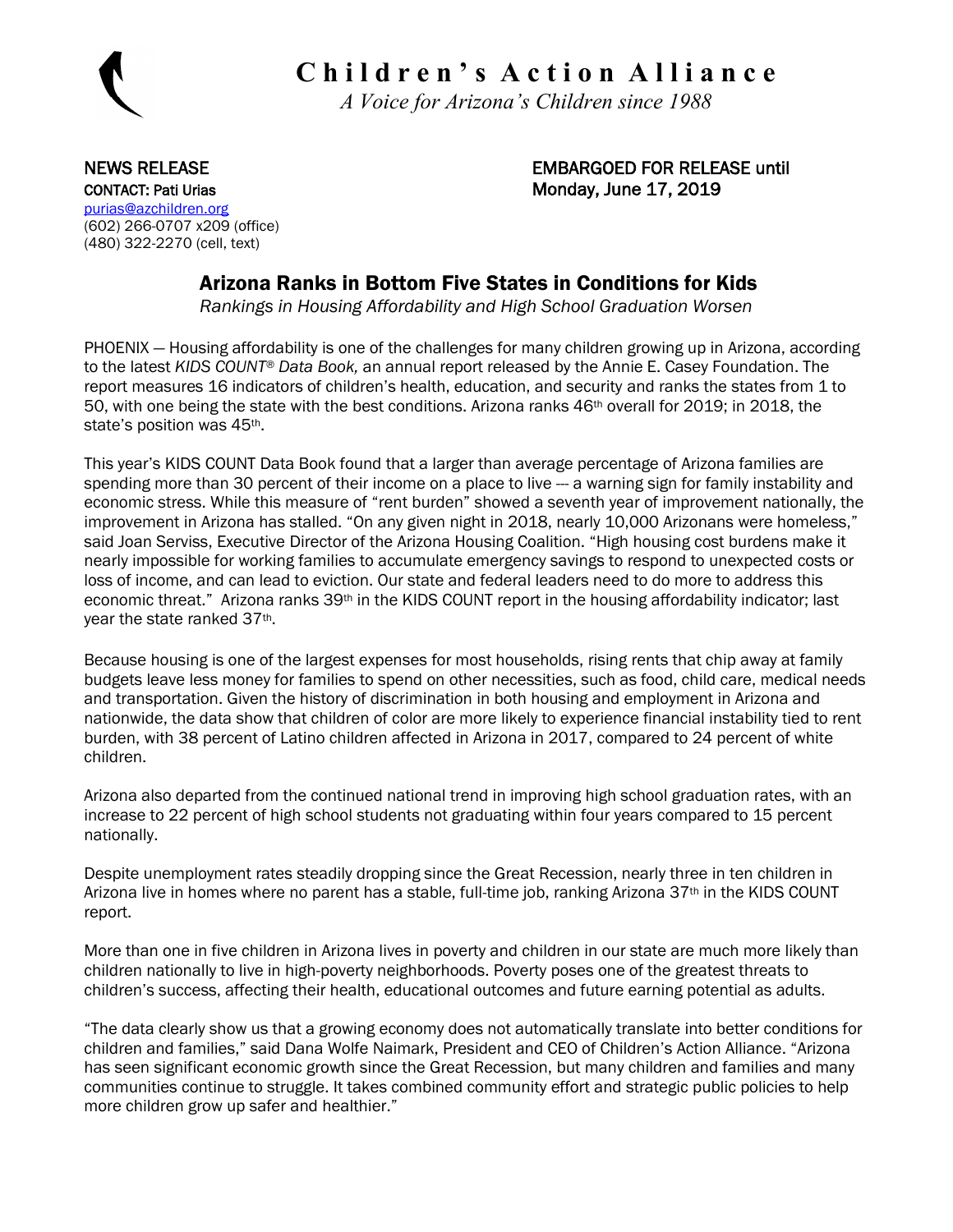

# **C h i l d r e n ' s A c t i o n A l l i a n c e**

 *A Voice for Arizona's Children since 1988*

*The* 2019 KIDS COUNT® Data Book *will be available June 16, 2019 at 9:01 p.m. (Arizona time) at [www.aecf.org.](http://www.aecf.org/) Additional information is [available online,](https://www.aecf.org/resources/2019-kids-count-data-book/) which also contains the most recent national, state and local data on hundreds of indicators of child well-being. Journalists interested in creating maps, graphs and rankings in stories about the Data Book can use the KIDS COUNT Data Center at [datacenter.kidscount.org.](https://datacenter.kidscount.org/)*

#### About Children's Action Alliance

*[Children's Action Alliance](http://www.azchildren.org/) is an independent voice for Arizona children at the state capitol and in the community. CAA works to improve children's health, education, and security through information and action.*

#### About the Annie E. Casey Foundation

*The Annie E. Casey Foundation creates a brighter future for the nation's children by developing solutions to strengthen families, build paths to economic opportunity and transform struggling communities into safer and healthier places to live, work and grow. For more information, visit [www.aecf.org.](http://www.aecf.org/) KIDS COUNT is a registered trademark of the Annie E. Casey Foundation.*

*Reporters may conduct interviews on the data, but may not publish until the embargo is lifted on June 17th, 2019.* 



-30-